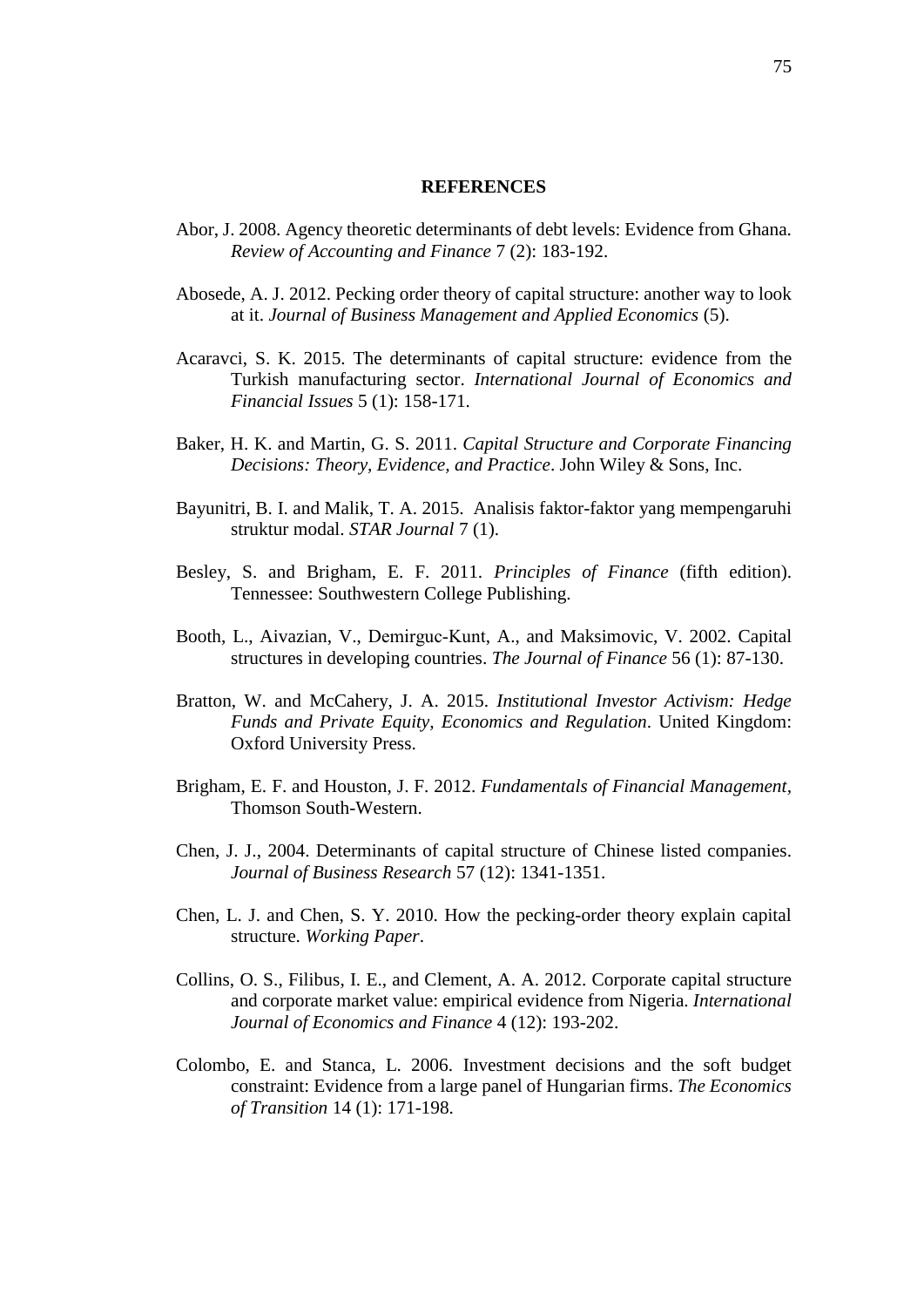- Cooper, D.R. and Schindler, P.S. (2006). *Business Research Methods*. 9<sup>th</sup> Edition. Boston: McGraw-Hill/Irwin.
- Darya, I. G. P. and Maesaroh, S. 2016. The influence of asset structural, growth opportunity, profitability and sales growth to capital structural in consumer goods company listed in Indonesia Stock Exchange (IDX). *IOSR Journal of Economics and Finance (IOSR-JEF)* 7 (4): 29-39.
- DeAngelo, H. and Masulis, R. W. 1980. Optimal capital structure under corporate and personal taxation. *Journal of Financial Economics* 8 (1): 3-29.
- DeLone, W. and McLean, E. 2003. The DeLone and McLean model of information systems success: A ten-year update. *Journal of Management Information Systems* 19 (4): 9-30.
- Detragiache, E., Tressel, T., and Gupta, P. 2008. Foreign banks in poor countries: Theory and evidence. *The Journal of Finance* 63 (5): 2123-2160.
- Frank, M. Z. and Goyal, V. K. 2003. Testing the pecking order theory of capital structure. *Journal of Financial Economics* 67 (2): 217-248.
- Friend, I. and Lang, L. H. P. 1988. An empirical test of the impact of managerial self-interest on corporate capital structure. *The Journal of Finance* 43 (2): 271-281.
- Goel, U. and Sharma, A. K. 2015. Working capital management efficiency in Indian manufacturing sector: Trends and determinants. *International Journal of Economics and Business Research* 10 (1): 30-45.
- Gujarati, D. N. 2010. *Basic Econometrics* (5th edition). New York: McGraw-Hill.
- Gulati, R. and Singh, H. 1998. The architecture of cooperation: Managing coordination costs and appropriation concerns in strategic alliances. *Administrative Science Quarterly* 43 (4): 781-814.
- Keown, A. J. 1996. *Basic Financial Management* (7th stdy G edition). New Jersey: Prentice Hall College Div.
- Keshar J. Baral. (2004), "Determinants of Capital Structure: A Case Study of Listed Companies of Nepal". *Journal of Nepalese Business Studies Vol. I No. 1 Dec. 2004.*
- Hall, G. C., Hutchinson, P. J., and Michaelas, N. 2004. Determinants of the capital structures of European SMEs. *Journal of Business Finance and Accounting (JBFA)* 31 (5-6): 711-728.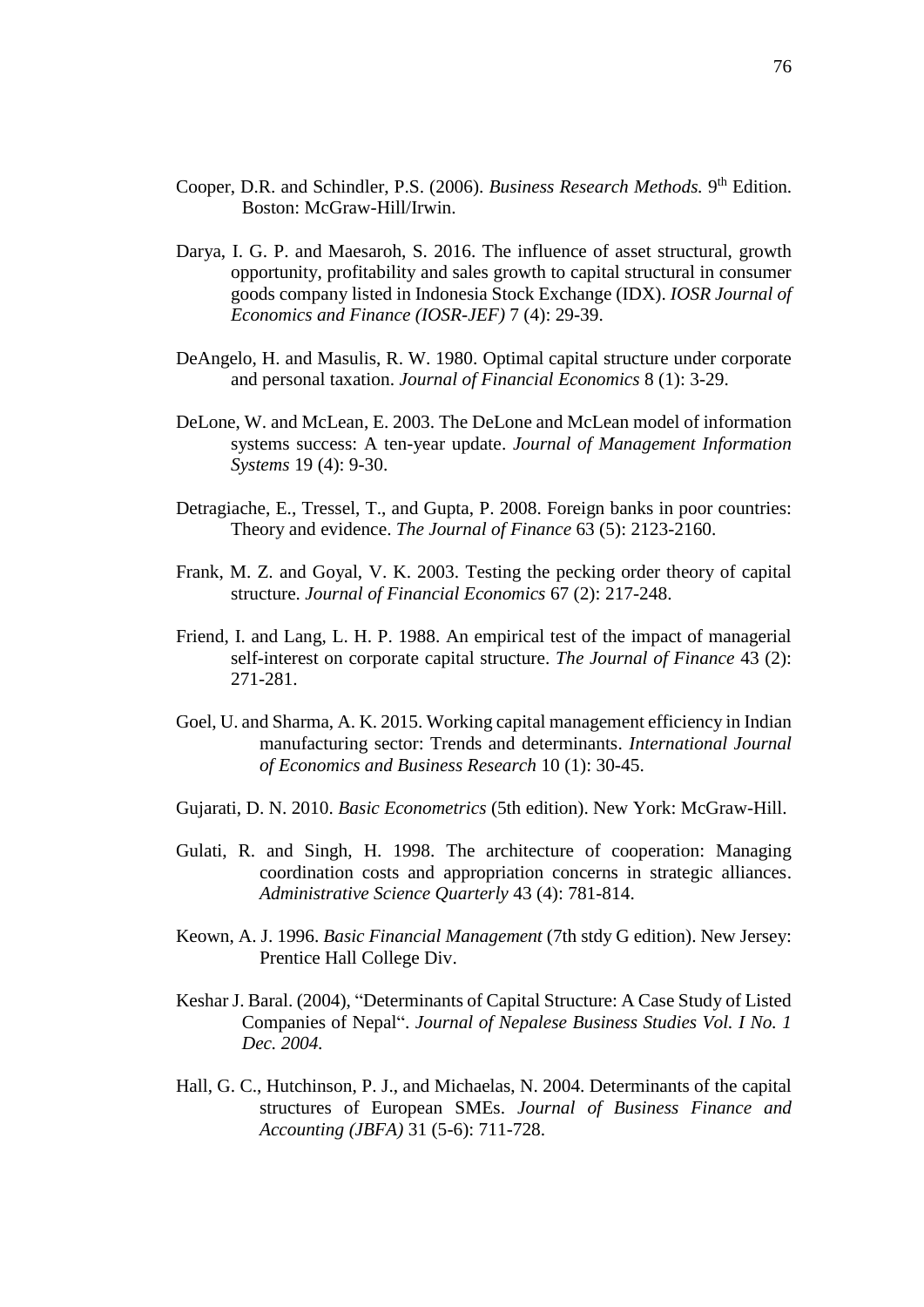- Hanafi, M. M. and Hanafi, S. M. 2012. The comparison of sharia and conventional investment performance: Study on Jakarta Islamic Index (JII) and LQ45 Index.
- Horne, V. and Wachowicz, J. C. 2006. *Fundamentals of Financial Management*. Prentice-Hall, Inc.
- Hoyt, R. E. and Liebenberg, A. P. 2015. Evidence of the value of enterprise risk management. *Journal of Applied Corporate Finance* 27 (1): 41-47.
- Hammerström, G. and Jersov, K. 2014. The effect of institutional ownership on the capital structure of Swedish firms. *Master Thesis*. Stockholm School of Economics.
- IDX. 2012. *Head of Listing Division – Real Sector Indonesia Stock Exchange*. Jakarta.
- Imtiaz, M. F., Mahmud, K. and Mallik, A. 2016. Determinants of capital structure and testing of applicable theories: Evidence from pharmaceutical firms of Bangladesh. *International Journal of Economics and Finance* 8 (3).
- Karima, T, 2016. The influence of internal factor on financial performance and firm value: evidence from property and real estate companies listed in Indonesia Stock Exchange. *OIDA International Journal of Sustainable Development* 9 (3).
- Kartini, K. and Arianto, T. 2008. Structure of ownership, profitability, asset growth, and firm size on capital structure in manufacturing company. *Journal of Finance and Banking* 12 (1).
- Kester, C. W. 1986. Capital and ownership structure: a comparison of United States and Japanese manufacturing corporations. *Journal of Financial Management*: 5-16
- Khanna, S., Srivastava, A., and Medury, Y. 2015. The effect of macroeconomic variables on the capital structure decisions of Indian firms: a vector error correction model/vector autoregressive approach. *International Journal of Economics and Financial Issues* 5 (4).
- Kolay, M., Schallheim, J., and Wells, K. 2011. Do non-debt tax shields matter for debt policy?.
- Marandu, K. R. and Sibindi, A. B. 2016. Capital structure and profitability: an empirical study of South African banks. *Journal of Virtus Interpress* 14 (1).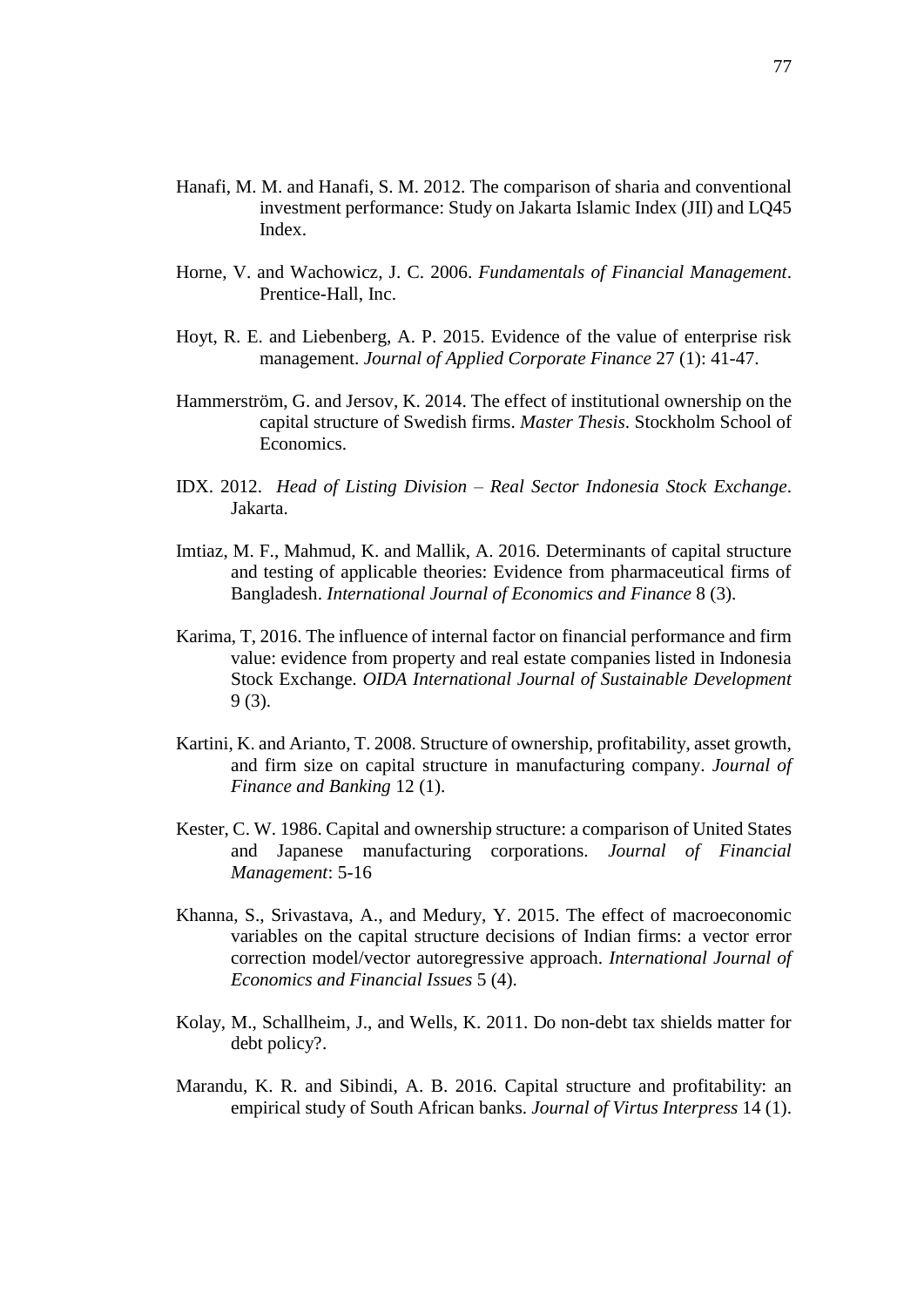- Marwantina, I. 2013. Pengaruh karakteristik perusahaan terhadap struktur modal: pengujian pecking order theory (studi kasus pada perusahaan sektor property dan real estate yang terdaftar di Bursa Efek Indonesia periode 2009-2011). *Thesis*. Universitas Jenderal Soedirman.
- Michaely, R. and Vincent, C. J. 2012. Do institutional investors influence capital structure decisions?. *SSRN Electronic Journal*.
- Myers, S. C. and Majluf, N. S. 1984. Corporate financing and investment decisions when firms have information that investors do not have. *Journal of Financial Economics* 13 (2): 187-221
- Myers, S. C. 2001. Capital structure. *The Journal of Economic Perspectives* 15 (2): 81-102.
- Narmandakh, B. 2014. Determinants of capital structure: pecking order theory: evidence from Mongolian listed firms. *Bachelor Thesis Conference*. Netherlands.
- Nasser, N. and Krassimir P. (2011), Capital Structure of Insurance Companies in Bahrain, International *Journal of Business and Management Vol. 6, No. 11; November 2011.*
- Nguyen, H. L. 2014. How firm characteristics affect capital structure: an analysis of Finnish technology industry. *Master Thesis*. Lahti University.
- Nyeadi, J. D., Banyen, K. T., and Mbawuni, J. 2017. Determinants of capital structure of listed firms in Ghana: Empirical evidence using a dynamic system GMM. *The Journal of Accounting and Management* 7 (2).
- O'Connor, T. 2013. Equity market liberalization and firm growth. *Review of Development Finance* 3 (1): 1-12.
- Pandey, I. M. 2005. *Financial Management* (9th edition). India: Vikas Irish Publication.
- Paramu, H. 2006. Determinan struktur modal: studi empiris pada perusahaan publik di Indonesia. *Manajemen Usahawan Indonesia* 37 (11): 47-54.
- Pithaloka, N. D. 2009. Pengaruh faktor-faktor intern perusahaan terhadap kebijakan hutang: dengan pendekatan pecking order theory. *Thesis*. Lampung University.
- Pirzada, K., Mustapha, M. Z. B., Wickramasinghe, D. 2015. Firm performance, institutional ownership and capital structure: A case of Malaysia. *Procedia - Social and Behavioral Sciences* 211: 170-176.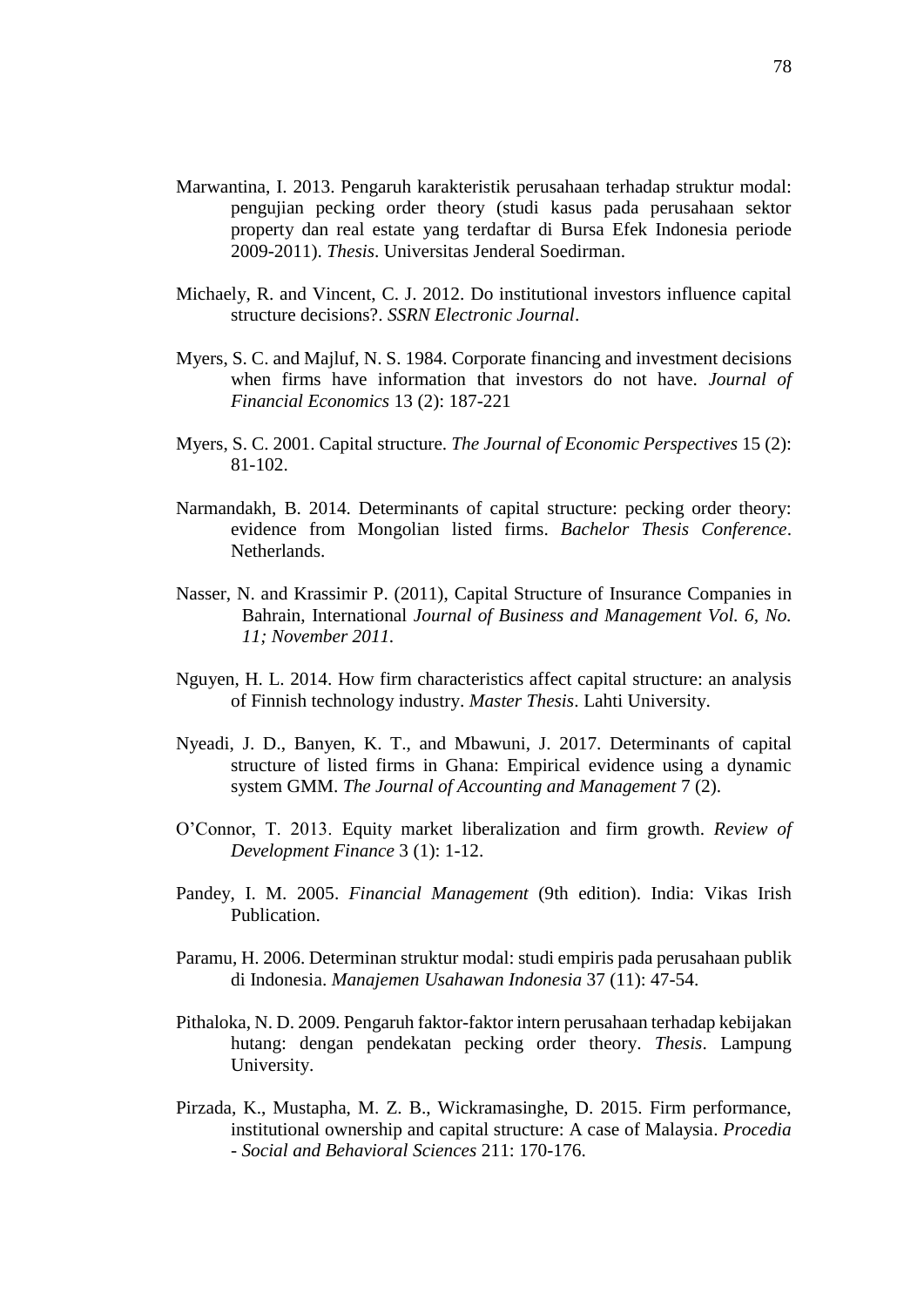- Pontoh, W. and Ilat, V. 2013. Determinant capital structure and profitability impact: Study of listed company in Indonesian Stock Exchange. *Research Journal of Finance and Accounting* 4 (15).
- Prabandary, K. D. 2015. Pecking order theory testing factors analysis that influences the leverage on capital structure: study case real estate and property. *Thesis*. Universitas Jenderal Soedirman.
- Rahayu, D. S. 2005. The effect of managerial and institutional stock ownership on corporate capital structure.
- Rajan, R. G. and Zingales, L. 1995. What do we know about capital structure? Some evidence from international data. *The Journal of Finance* 50 (5): 1421-1460.
- Ross. Westernfield. Jordan (2002). *"Fundamentals of Corporate Finance". Alternate Edition.*
- Salmanzadeh, H., Jafari, V., Anjomani, R., and Marefat, S. 2014. Effect of capital structure, free cash flow and diversification on firm performance. *Journal of Applied Business and Finance Researches* 3 (2): 33-39.
- Sari, I. P. and Abundanti, N. 2014. Pengaruh pertumbuhan perusahaan dan leverage terhadap profitabilitas dan nilai perusahaan. *Artikel Ilmiah*.
- Sartono, A. 2001. *Manajemen Keuangan (Teori dan Aplikasi)*. Yogyakarta: BPFE.
- Sekaran, U. and Bougie, R. 2016. *Research Methods for Business: A Skill Building Approach*. United Kingdom: John Wiley & Sons Ltd.
- Sundjaja, R. S., Barlin, I., and Sundjaja. D. P. 2013. *Manajemen Keuangan*. Bandung: Literata Lintas Media.
- Ting, I. W. K., Kweh, Q. L., and Chan, Y. C. 2014. Does organizational growth contribute to profitability? Evidence from Malaysian public listed companies. *International Journal of Business and Society* 15 (2): 267-276.
- Titman, S. and Wessels, R. 1988. The determinants of capital structure choice. *The Journal of Finance* 43 (1): 1-19.
- Umboh, A. M. 2012. Analisis struktur modal pada PT. Bank Sulut Manado. *Journal of "Acta Diurna"* 1 (12).
- Voulgaris, F. Asteriou, D., and Agiomirgianakis, G. 2002. Capital structure, asset utilization, profitability and growth in the Greek manufacturing sector. *EconPapers* 34 (11): 1379-1388.